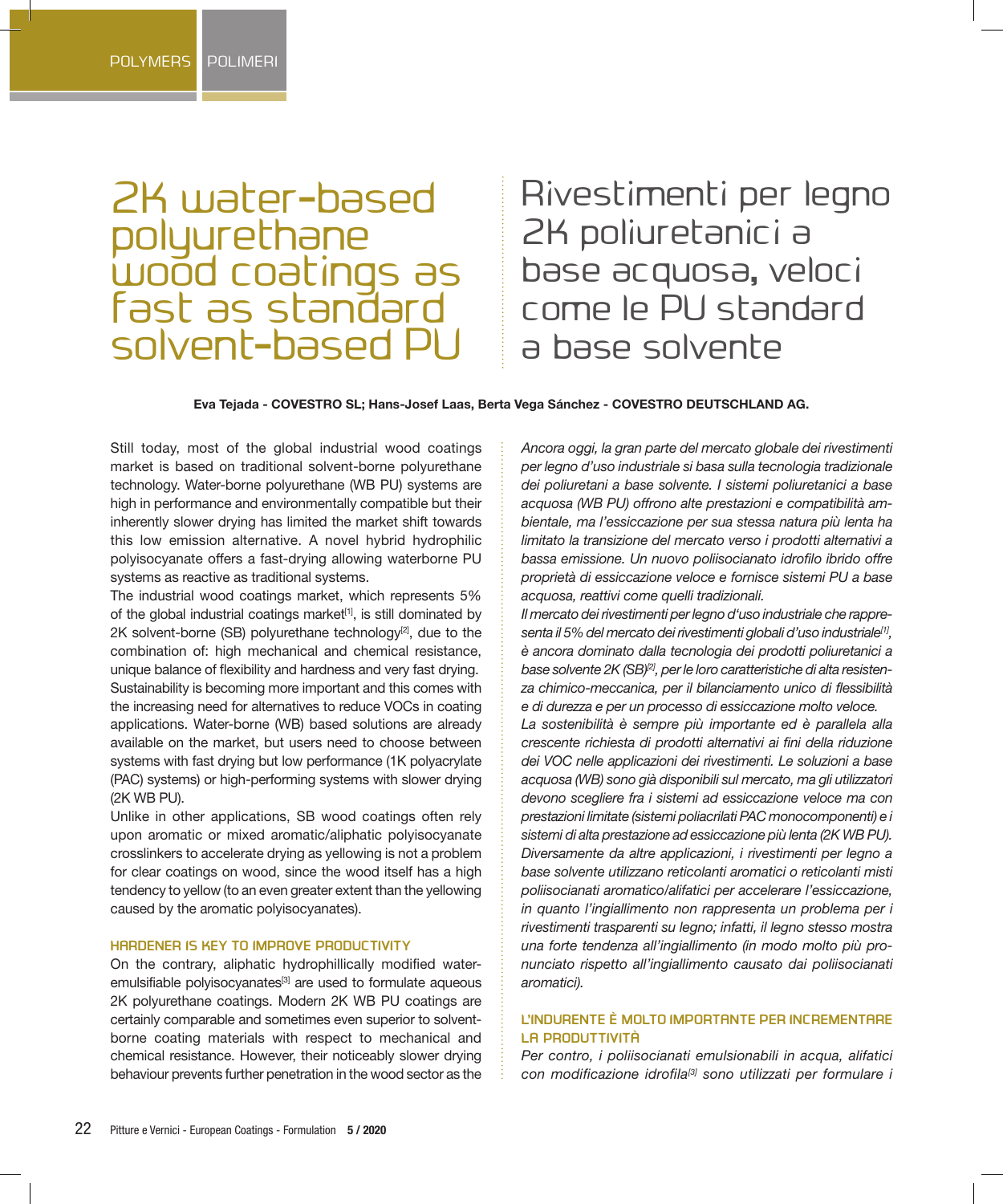#### POLIMERI POLYMERS



**Tab. 1 Technical data of novel aliphaticaromatic hydrophilic polyisocyanate**  *Dati tecnici del nuovo poliisocianato idrofilo alifatico-aromatico*

finished parts cannot be sanded or stacked until dry. By choosing aqueous fast-drying polyols, the reactivity of the 2K WB systems can be improved, but it has not yet been possible to match the fast drying of 2K SB PU coatings. It is the hardener that determines the curing speed of the system and it is therefore the hardener that needs improvement to achieve the difficult milestone of developing fast crosslinkers that work in water.

# **NOVEL HDI-TDI HARDENER FOR FASTER CURING OF 2K WB SYSTEMS**

By choosing the right monomers and optimising the amount and type of hydrophilisation, Covestro could develop the first hybrid aliphatic-aromatic polyisocyanate based on HDI and TDI, which is suitable as a crosslinker component for 2K WB PU coating systems. The use of this new crosslinker in combination

*rivestimenti poliuretanici 2K a base acquosa. I moderni rivestimenti 2K PU a base acquosa sono certamente comparabili e, a volte, anche superiori ai materiali di rivestimento a base solvente, per quanto concerne la resistenza chimica e meccanica.*

*Tuttavia, la loro risposta notoriamente più lenta all'essicazione ne scoraggia l'ulteriore diffusione nel settore del legno, in quanto i componenti finiti non possono essere sabbiati o sovrapposti fino al raggiungimento della completa essiccazione. Scegliendo i polioli a base acquosa ad essiccazione veloce, la reattività dei sistemi 2K a base acquosa può essere perfezionata, ma non è ancora stato possibile finora uguagliare l'essiccazione veloce dei rivestimenti PU 2K a base solvente.*

*E' l'indurente a determinare la velocità del processo di reticolazione del sistema ed è quindi l'indurente che richiede un miglioramento per raggiungere il difficile traguardo di sviluppo dei reticolanti veloci nelle dispersioni acquose.*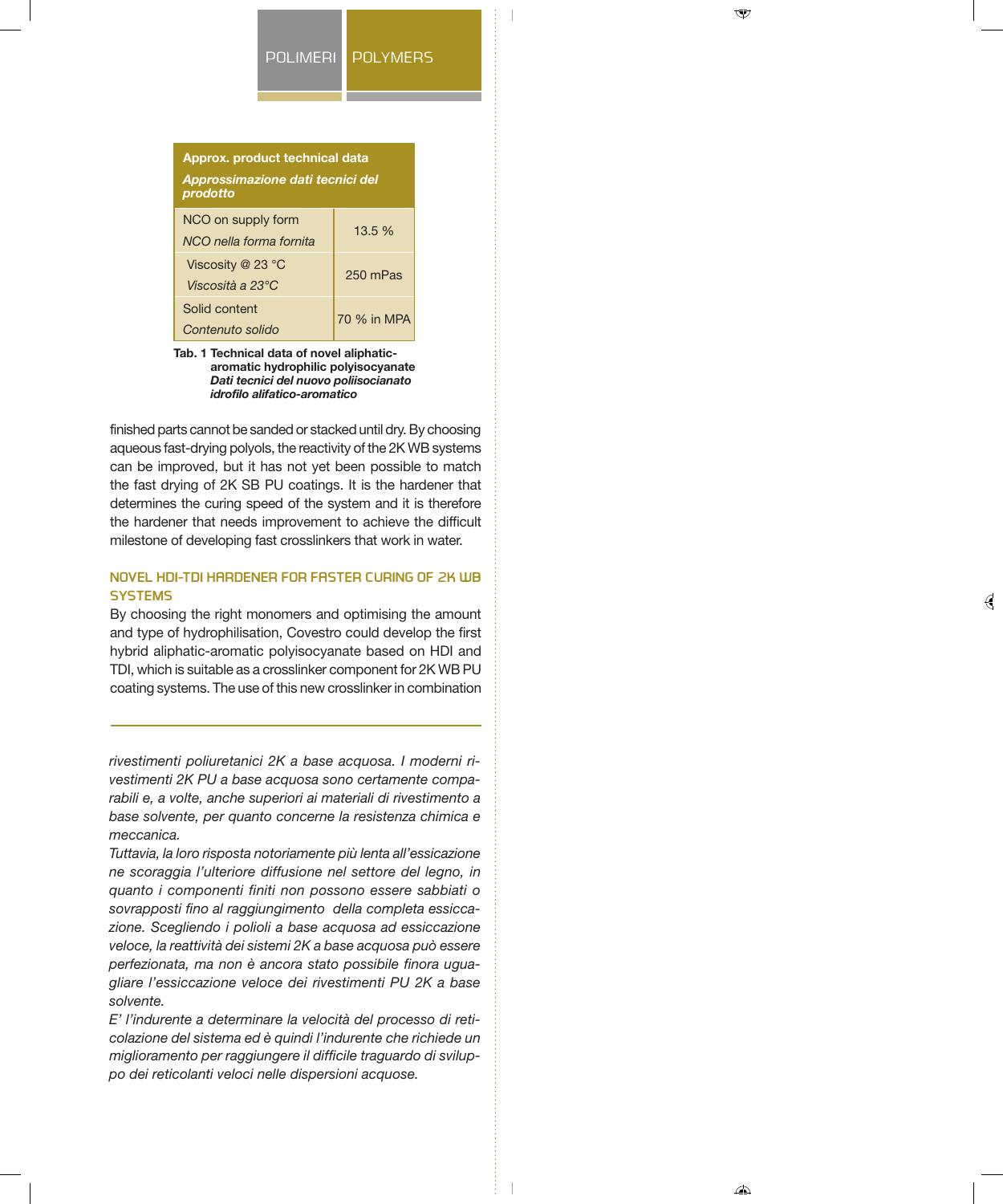with available standard aqueous binders leads to significantly faster drying compared with established water-emulsifiable polyisocyanates. This novel hardener; Bayhydur® quix 306-70, (Table 1) allows the formulation of fast-curing WB 2K PU wood coatings with PU quality, high mechanical and chemical resistance, good film appearance, and long pot life.



**Fig. 1 Drying time comparison at room temperature (23°C, 50% RH) of different WB 2K coatings (based on secondary and primary acrylic polyol and two different**  hardeners) according to DIN 53150, 120 g/m<sup>2</sup> on glass. Total dry (T4) of WB 2K **systems can be reduced by half compared to a standard system when using the novel hardener** 

*Confronto fra i tempi di essiccazione a temperatura ambiente (23°C, 50% umidità relativa) di vari rivestimenti WB 2K (a base di poliolo acrilico secondario e primario e due diversi indurenti), in base a DIN 53150, 120 g/ m2 su vetro. L'essiccazione totale (T4) dei sistemi WB 2K può essere ridotta di metà rispetto al sistema standard usando il nuovo indurente*

# **NUOVO INDURENTE HDI-TDI PER UN PROCESSO DI RETICOLAZIONE PIÙ VELOCE DEI SISTEMI 2K A BASE ACQUOSA**

*Selezionando i monomeri adeguati e ottimizzando la quantità e la tipologia di idrofilizzazione, Covestro ha potuto mettere a punto il primo poliisocianato misto alifatico-aromatico a base di HDI e TDI, adatto come componente reticolante per sistemi di rivestimento PU 2K a base acquosa. L'impiego di questo nuo-*

## **FASTER CURE WITH MINIMAL COMPROMISE**

The novel hardener have been tested in different systems to study the benefits of the novel HDI/TDI trimers. Properties have been compared by preparing coatings based on two different hardeners (novel PIC versus a standard HDI trimer anionically hydrophilised (STD PIC)) combined with two different acrylic polyols: a primary (Prim. PAC) and a secondary (Sec. PAC). The primary PAC is a 40% solid content acrylic dispersion with 1.5% OH based on solid, whereas the secondary PAC contains 40% solid contents and 3% OH based on solid. We used the same NCO/OH for comparison.

Comparable gloss and haze values are obtained in the final films when exchanging the standard hardener by the novel one. As expected, coatings containing the novel hybrid hardener cure significantly faster than those prepared using the standard aliphatic polyisocyanate. There is a clear improvement in T4 (total drying) which is linked to the reactivity of the hardeners. The

*in acqua già in uso. Questo nuovo indurente, Bayhydur® quix 306-70 (Tab. 1) consente di formulare rivestimenti per legno PU 2K a base acquosa con PU di qualità, elevata resistenza meccanica e chimica, valide proprietà estetiche e lunga pot life.*

## **RETICOLAZIONE PIÙ VELOCE CON COMPROMESSI MINIMI**

*vo reticolante in combinazione con i leganti a base acquosa standard disponibili, determina un processo di essiccazione decisamente più veloce rispetto ai poliisocianati emusionabili* 

*Il nuovo indurente è stato testato in vari sistemi al fine di esplorare i vantaggi arrecati dai nuovi trimeri HDI/TDI. Le proprietà sono state comparate preparando rivestimenti contenenti due indurenti diversi (nuovo PIC contro trimero HDI standard a idrofilizzazione anionica (STD PIC), associato a due differenti polioli acrilici: uno primario (Prim. PAC) e uno* 

sand drying time is virtually unaffected by the aromatic character of the hardener, as T1 relates to the solvent and water evaporation and not to the reactivity of the crosslinker (Fig. 1).

The faster curing is also noticeable in the faster hardness evolution of the system when the novel PIC is being used (Fig. 2).

Despite the faster curing shown in the examples above, the formulations



*Il PAC primario è una dispersione acrilica con contenuto solido al 40% e l'1,5% di OH su base solida, mentre il PAC secondario consiste per il 40% di contenuto solido e per il 3% di OH su base solida. Per compiere l'analisi comparata, si è usato lo stesso NCO/OH.* 

*secondario (Sec. PAC).* 

*Utilizzando il nuovo indurente al posto di quello standard, nei film finali si* 

#### **Fig. 2 Hardness evolution of coatings based on different polyols combined with both hardeners. New development shows faster hardness evolution than homologue HDI type**

*Evoluzione della durezza dei rivestimenti costituiti da diversi polioli associati a entrambi gli indurenti. Il nuovo sviluppo mostra un'evoluzione della durezza più veloce del tipo HDI omologo*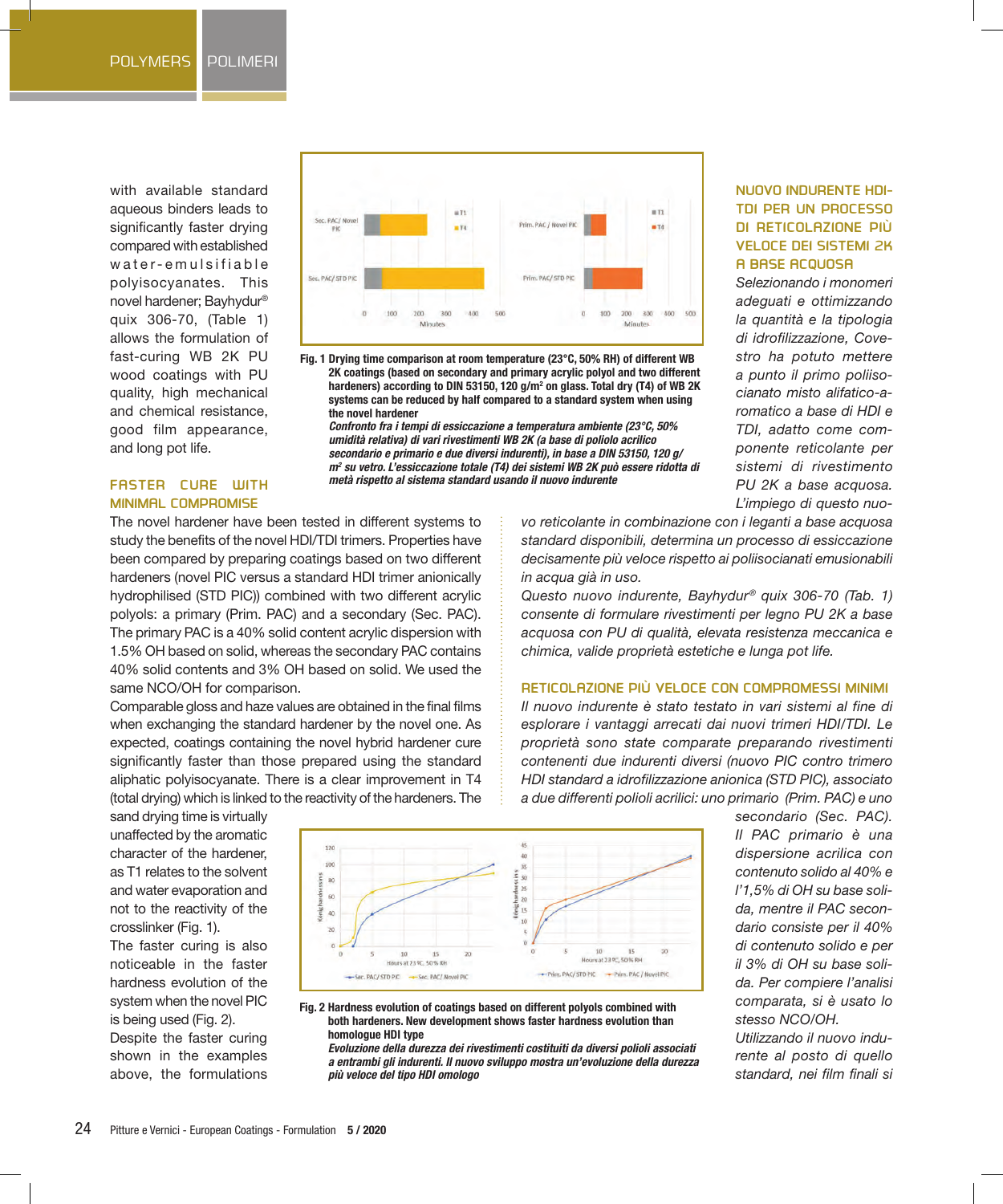| <b>Clear glossy coating</b><br>based on<br>Rivestimento chiaro<br>lucido in base a             | 2K WB coating<br>with novel<br>hardener (primary<br>acrylic polyol)<br><b>Rivestimento 2K</b><br><b>WB</b> contenente il<br>nuovo indurente<br>(poliolo acrilico<br>primario) | 2K WB coating<br>with novel<br>hardener<br>(PU polyol)<br><b>Rivestimento</b><br>2K WB conte-<br>nente il nuovo<br><i>indurente</i><br>(poliolo PU) | Solvent-<br>borne<br>aromatic<br>system A<br>Sistema A<br>aromatico<br>a base<br>solvente | Solvent-<br>borne<br>aromatic<br>system B<br>Sistema B<br>aromatico<br>a base<br>solvente |
|------------------------------------------------------------------------------------------------|-------------------------------------------------------------------------------------------------------------------------------------------------------------------------------|-----------------------------------------------------------------------------------------------------------------------------------------------------|-------------------------------------------------------------------------------------------|-------------------------------------------------------------------------------------------|
| Approx. VOC<br><b>VOC approssimativi</b>                                                       | $125$ g/l                                                                                                                                                                     | $65$ g/l                                                                                                                                            | 610 q/l                                                                                   | 670 g/l                                                                                   |
| Drying time - T1<br>Tempi di essiccazione - T1                                                 | $35 \text{ min}$                                                                                                                                                              | 55 min                                                                                                                                              | $18$ min                                                                                  | $20 \text{ min}$                                                                          |
| Drying time - T4<br>Tempi di essiccazione - T4                                                 | 1h 45 min                                                                                                                                                                     | 2 <sub>h</sub>                                                                                                                                      | 1h 50 min                                                                                 | 1h 50 min                                                                                 |
| Sandable after x h at RT<br>Carteggiabile dopo x h a<br>temperatura ambiente                   | 2.5h                                                                                                                                                                          | 2 <sub>h</sub>                                                                                                                                      | 4h                                                                                        | 2.5h                                                                                      |
| Pot life (double viscosity)<br>Pot life (viscosità doppia)                                     | >7 h                                                                                                                                                                          | >7 h                                                                                                                                                | >7 h                                                                                      | >7 h                                                                                      |
| dE after 1d 50 °C<br>dE dopo 1d 50°C                                                           | 0.06                                                                                                                                                                          | $\Omega$                                                                                                                                            | 0.17                                                                                      | 0.13                                                                                      |
| dE under UV Hg lamp<br>5320 mJ/cm <sup>2</sup><br>dE con lampada UV 5320<br>mJ/cm <sup>2</sup> | 1.68                                                                                                                                                                          | 1.86                                                                                                                                                | 3.56                                                                                      | 1,64                                                                                      |

**Tab. 2 Comparison of different coating properties based on novel hardener vs standard 2K SB formulations**  *Confronto fra le differenti proprietà di rivestimenti contenenti il nuovo indurente contro le* 

*formulazioni 2K SB standard*

based on the novel PIC have a long pot life (the tested formulations achieved >7 hours). Depending on the formulation, we observed some reduction in the pot life, but in general enough potlife can be achieved by optimizing formulation.

As the novel polyisocyanate is based on anionic hydrophilisation, the coating achieves very high chemical resistance even in white pigmented coatings. The chemical resistance of a coating based on aliphatic/aromatic polyisocyanate (novel PIC) is comparable to the obtained with a standard high-end hydrophilic polyisocyanate (STD PIC): the system based on the novel hardener is able to pass DIN 68861/ EN 12720-1B, meaning it is able to pass the 16h coffee and 6h red wine test even in a white pigmented formulation.

A further advantage of the new product is that it is easier to down-gloss for matt formulations. It is well known that faster systems require less matting agent, thus the faster curing of the novel PIC saves matting agent. Tests on matt formulations have shown a saving in 20% of matting agent.

*sono ottenuti valori comparabili di brillantezza e velatura. Come previsto, i rivestimenti contenenti il nuovo indurente ibrido reticolano in modo molto più veloce rispetto a quelli preparati impiegando il poliisocianato alifatico. Si osserva un evidente miglioramento del T4 (essiccazione totale), correlato alla reattività degli indurenti. Il tempo richiesto dall'essiccazione della carteggiatura non viene virtualmente intaccato dalla natura aromatica dell'indurente, dal momento che T1 si correla all'evaporazione del solvente e dell'acqua e non alla reattività del reticolante (Fig. 1).*

*La superiore velocità del processo di reticolazione è anche provata dall'evoluzione veloce della durezza del sistema quando viene utilizzato il nuovo PIC (Fig. 2).*

*Nonostante la superiore velocità del processo di reticolazione mostrata nell'esempio soprariportato, le formulazioni a base del nuovo PIC presentano una pot life più lunga (le formulazioni analizzate hanno raggiunto più di 7 ore). In base alla formula-*

*zione, si è osservata una certa riduzione della pot life, ma in generale ottimizzando la formulazione, se ne ottiene una soddisfacente.*

*Poiché il nuovo poliisocianato si basa sull'idrofilizzazione anionica, il rivestimento raggiunge una resistenza chimica molto elevata anche nei rivestimenti pigmentati di bianco. La resistenza chimica di un rivestimento a base di poliisocianato alifatico/aromatico (nuovo PIC) risulta infine equivalente a quella ottenuta con un poliisocianato idrofilo standard di alta fascia (STD PIC): il sistema a base del nuovo indurente può essere conforme a DIN 68861/EN 12720-1B, in quanto può superare il test della macchia di caffè di 16 ore e del vino rosso di 6 ore anche in una formulazione pigmentata di bianco.*

*Un ulteriore vantaggio offerto dal nuovo prodotto consiste nel fatto che è più facile ridurre la brillantezza per le formulazioni opache. E' noto a tutti che i sistemi più veloci richiedono una quantità inferiore di agente opacizzante, quindi il processo*